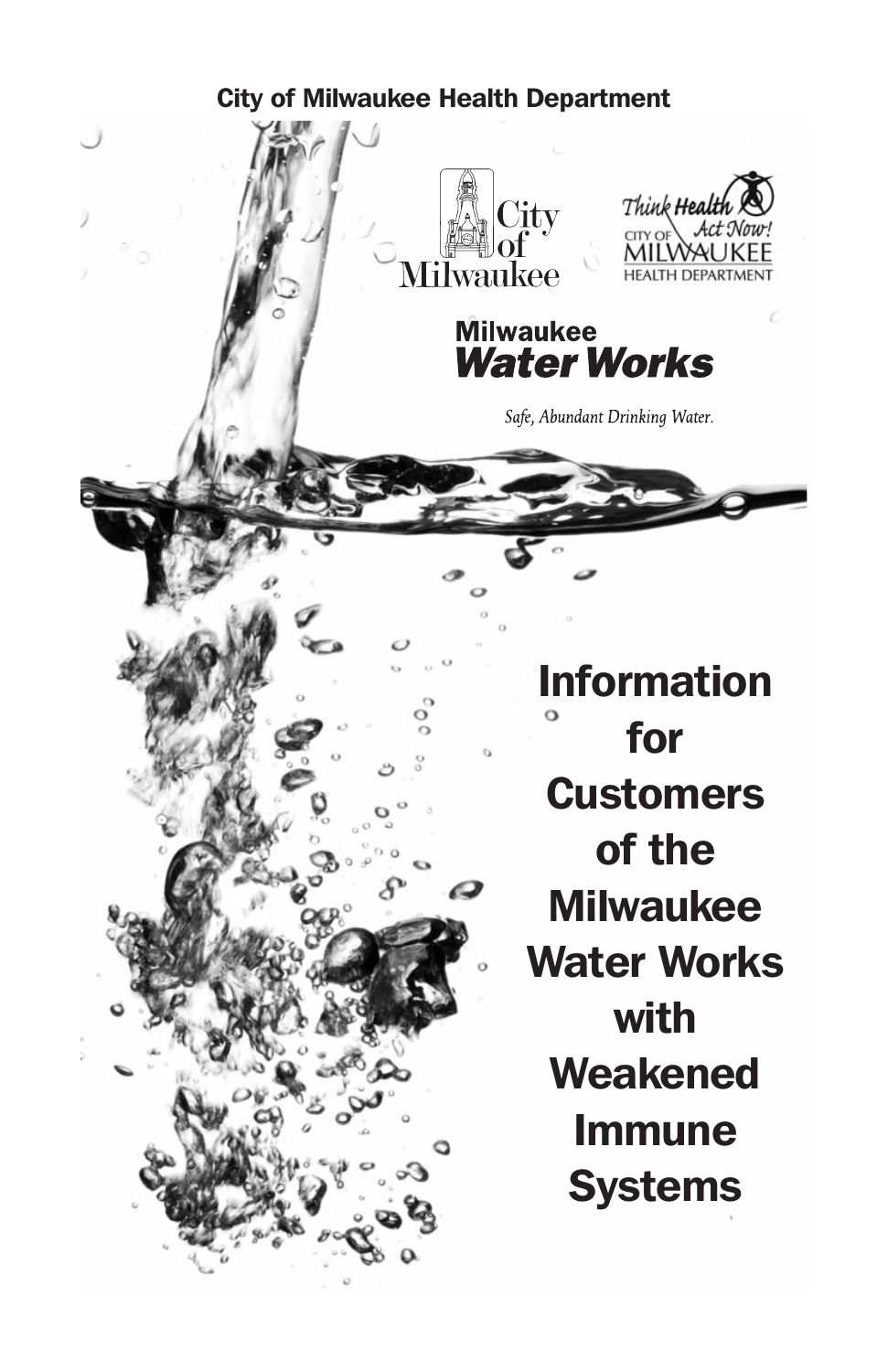n 1993 diarrhea caused by the parasite Cryptosporidium affected thousand<br>of Milwaukee area residents. Fortunately, many things have changed since<br>1993. The Milwaukee Water Works has improved its drinking water treatmer<br>sys n 1993 diarrhea caused by the parasite Cryptosporidium affected thousands of Milwaukee area residents. Fortunately, many things have changed since 1993. The Milwaukee Water Works has improved its drinking water treatment infected with *Cryptosporidium*, including risk factors other than drinking water. Improved treatments for HIV/AIDS and other diseases have reduced the risk *Cryptosporidium* poses for many people. However, *Cryptosporidium* infections can still be long lasting and even fatal for people with severe immune system problems. These include HIV/AIDS, cancer or transplantation treatments, and other immune diseases.

However, one thing hasn't changed since the *Cryptosporidium* outbreak in 1993. Every person with an immune disorder needs to talk with their doctor about what they should do to reduce their risk of *Cryptosporidium* infection. It is also important to remember that tap water is only one of many possible sources of infection.

Here are some commonly asked questions and answers to share with your doctor about the risk of *Cryptosporidium* infection from drinking Milwaukee Water Works water so you can make decisions that are right for you:

Is *Cryptosporidium* more common in our source water? No. *Cryptosporidium* has been found in up to 97% of surveyed surface waters (streams and lakes) in the U.S.

How does Milwaukee Water Works remove and inactivate *Cryptosporidium*? Several barriers work together to kill and remove *Cryptosporidium* and other causes of disease. Milwaukee Water Works removes impurities using ozone disinfection, flocculation (to clump impurities), settling, filtration, and chlorination of the distribution system. The water leaving the treatment system is constantly tested for purity and evaluated by Milwaukee Health Department and Milwaukee Water Works staff.

Is ozone the main protection against *Cryptosporidium*? No. In 1998 ozone replaced chlorine as the main disinfectant because chlorine does not kill *Cryptosporidium*. (*Cryptosporidium* forms tough "oocysts" to protect itself.) However, the *Cryptosporidium* killing power of ozone in cold water like Lake Michigan may be less than originally predicted. Therefore, each of the barriers to *Cryptosporidium* remains important and is checked constantly. Ozone also has other benefits, including lower levels of chemicals in drinking water and better water taste and smell.

Does *Cryptosporidium* ever reach my tap water? Water treatment plant improvements have greatly reduced exposure to *Cryptosporidium* at the tap. *Cryptosporidium* oocysts have been found only six times in water leaving the treatment plants from 1993–2010. Many of these oocysts were damaged, and were believed not to be capable of causing human infection. In addition to testing for *Cryptosporidium*, the Milwaukee Health Department reviews other types of water quality data. The public is warned if an increased risk of disease is suspected.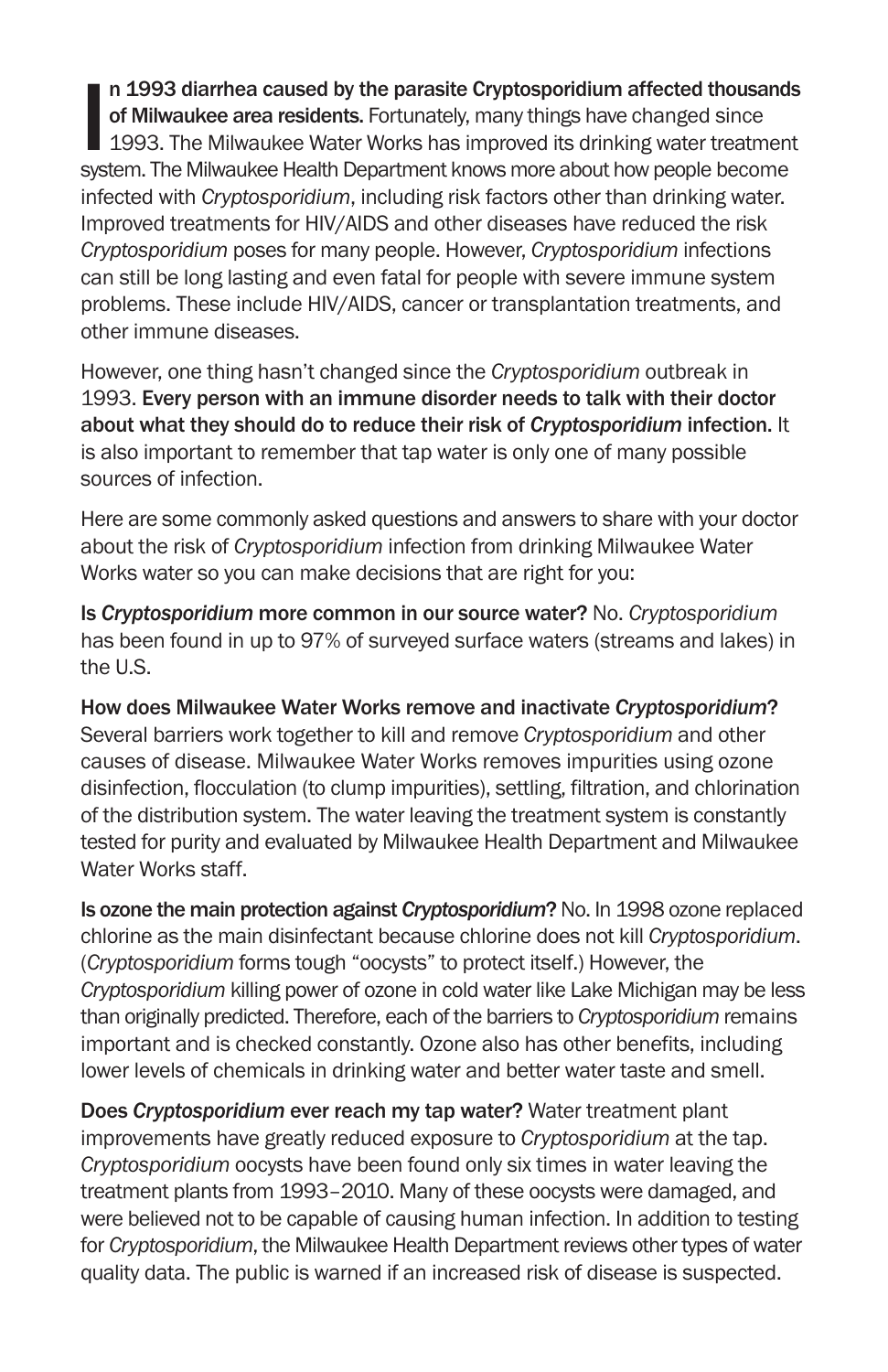### Do more people in Milwaukee get sick from *Cryptosporidium* than elsewhere?

No. About 20 *Cryptosporidium* cases a year are recorded in Milwaukee County since mandatory statewide reporting was initiated in 2000. Other cities and states report rates very similar to Milwaukee's rate of 2.3 *Cryptosporidium* infections for every 100,000 Milwaukee County residents.<sup>1</sup>

Do most infections occur from drinking water? Probably not. About two thirds of Milwaukee County *Cryptosporidium* cases<sup>2</sup> report at least one of these other infection risks:

- Swimming and other water recreation activities
- Contact with pets, farm animals or animal waste
- Contact with human waste (caring for the ill, diapered children or sexual contact)
- Use of unsanitary food or water (unpasteurized foods, camping, overseas travel)

When are public alerts issued? The Health Department and Water Works issue alerts when there is a clear increase in the risk from drinking tap water. A group of water and health experts (including the Milwaukee Health Department) jointly make the decision on whether an alert is warranted. This decision is made based on treatment processes, disease surveillance and environmental monitoring.2

So, what's the bottom line? Improvements in Milwaukee Water Works water treatment have greatly reduced, but cannot eliminate, the risk of encountering *Cryptosporidium* in tap water. The current risk of *Cryptosporidium* infection from tap water is very small given: 1) how rarely *Cryptosporidium* is found in finished water, and 2) how rarely human cases are reported. Most of those infections that are reported are believed to be caused by sources other than tap water. Nevertheless you and your doctor should determine how serious a risk *Cryptosporidium* infection is for a person in your condition. Information is available on the CDC web site (as shown below), through the AIDS Resource Center of Wisconsin (please see the list at the end of this document for their phone number) or ask your health care provider. Then you can choose practical ways to reduce your risk. Remember, if you and your doctor decide you should not drink tap water without further treatment (boiling or filtration), this should also apply during travel outside Milwaukee, and to tap water in ice, drinks and foods at home and while dining out. Not all bottled water or filtration systems reduce the risk of *Cryptosporidium* infection. Choose only those recommended in the CDC advisory, found at http://www.cdc.gov/ncidod/dpd/parasites/cryptosporidiosis/factsht\_crypto\_ prevent\_ci.htm or through your local public health agency (please see the list at the end of this brochure). Finally, pay careful attention to *Cryptosporidium* exposure from other sources, like swimming or contact with human or animal waste.